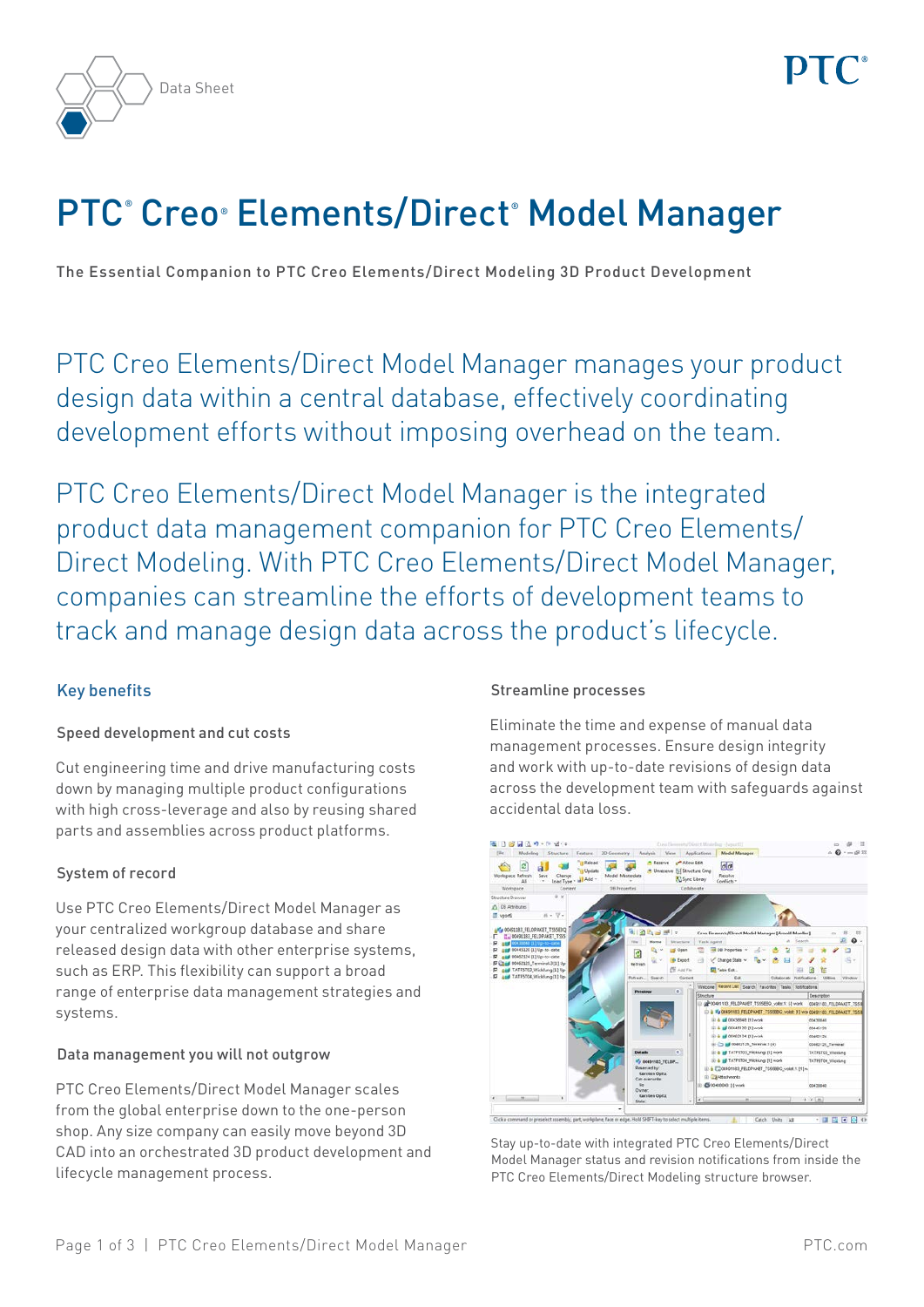



# Features and specifications

## The standard for out-of-the-box data management

- Relieve data management headaches with a friendly 15 minute, 6 button click installation
- Achieve the benefits that come with product data management – already pre-configured with industry best practices

#### Integrated experience

- Experience a real-time, seamless product data management system inside PTC Creo Elements/ Direct Modeling
- Restore your entire PTC Creo Elements/Direct Modeling design session with a single mouse-click, and immediately pick up right where you left off with revision and viewpoint settings

## Manage 3D-to-2D associative drawings

- Create fully associative 2D drawings with PTC Creo Elements/Direct Modeling and automatically manage their 3D-to-2D relationship – from design to manufacturing
- Update drawing title blocks automatically with database attributes such as revision number and change notes
- Create and save an Adobe® PDF document (with optional watermarks) with 3D models



Access, track, and manage model and drawing database properties with PTC Creo Elements/Direct Model Manager.

• Add database attributes, such as material properties, to create multiple variations of 3D models

#### Manage supplier components

• Create and manage supplier components as inseparable assemblies

## Manage stock, pre-machined and finished parts

• View relationships between stock or raw parts, pre-machined parts, and finished parts

#### Bill-of-materials

• Create, manage, modify, and export bill-ofmaterials (BOM) from PTC Creo Elements/Direct Model Manager. Requires the add-on PTC Creo Elements/Direct BOM Editor

#### **Workspace**

- Interact with product design data through a familiar Microsoft® Windows Explorer® look and feel, including convenient access to My Recent Items, favorites, and saved searches
- Find product design data using any defined criteria, and save the search to watch it dynamically update with the latest results
- Track down products and quickly understand the effects that a single design change will have on multiple product assemblies

#### Workflow

- Add new users to PTC Creo Elements/Direct Model Manager and easily assign permissions using predefined or specially configured groups
- Manage and control revision history for all your 3D design data, including non-mechanical components

#### Status and notifications

- Get real-time status alerts and pop-up notifications of updates and revisions as you work in PTC Creo Elements/Direct Modeling
- Subscribe to email notification of changes to any type of product design data